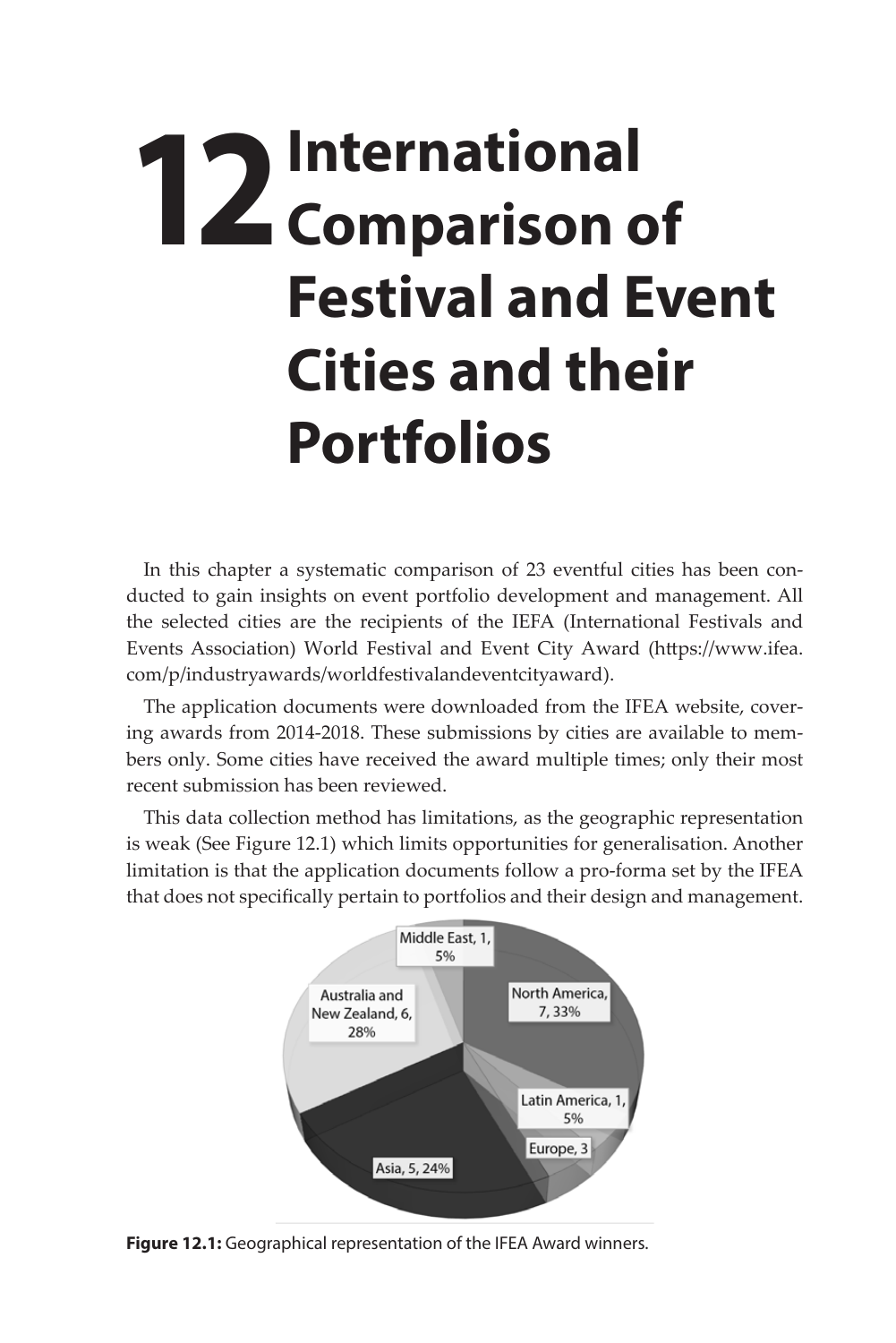## **Award criteria and requirements**

The IFEA website provides award criteria, and these can be interpreted as the association's perspective on what a city should be doing to be supportive of events and maximise their positive contribution across economic, social and cultural domains:

- Adding to the quality of life for local residents;
- ◆ Driving tourism;
- Showcasing a positive community brand and image to the media, business community, and visitors;
- Creating economic impact that translates into jobs, tax revenues and enhanced infrastructure improvements;
- Providing enhanced exposure opportunities for the arts, not-for-profit causes and other community programmes and venues;
- $\blacklozenge$  Promoting volunteerism and bonding the many elements of the community together;
- Encouraging community investment, participation, creativity and vision; and
- Building irreplaceable 'community capital' for the future.

IFEA selects an international panel to review applicants each year. Applicants pay a fee and follow a pro-forma procedure. This is not a contest, so there are no 'winners'. Because the submissions follow a prescribed format and details are specified by IFEA, the material cannot be assumed to reflect all the policies and actions by cities related to festivals and events. The entry requirements consist of six sections, including:

- Community Overview to provide a better understanding of the community and the infrastructure in place to host events and support event industry;
- Community Festivals and Events to provide an understanding of the diversity and success of current festivals and events in a city;
- City Governmental Support of Festivals and Events. This section describes the strength and depth by the applicant city and other area governmental bodies (County, State, taxing districts, etc.);
- Non-Governmental Community Support to understand the commitment to festivals and events and direct support provided by community individuals and non-governmental organisations;
- Leveraging and Community Capital should provide information how the City and its non-governmental partners maximise the 'community capital' created by festivals and events in your market;
- Extra Credit to highlight any other programmes, services, resources, activities around public event planning and management.